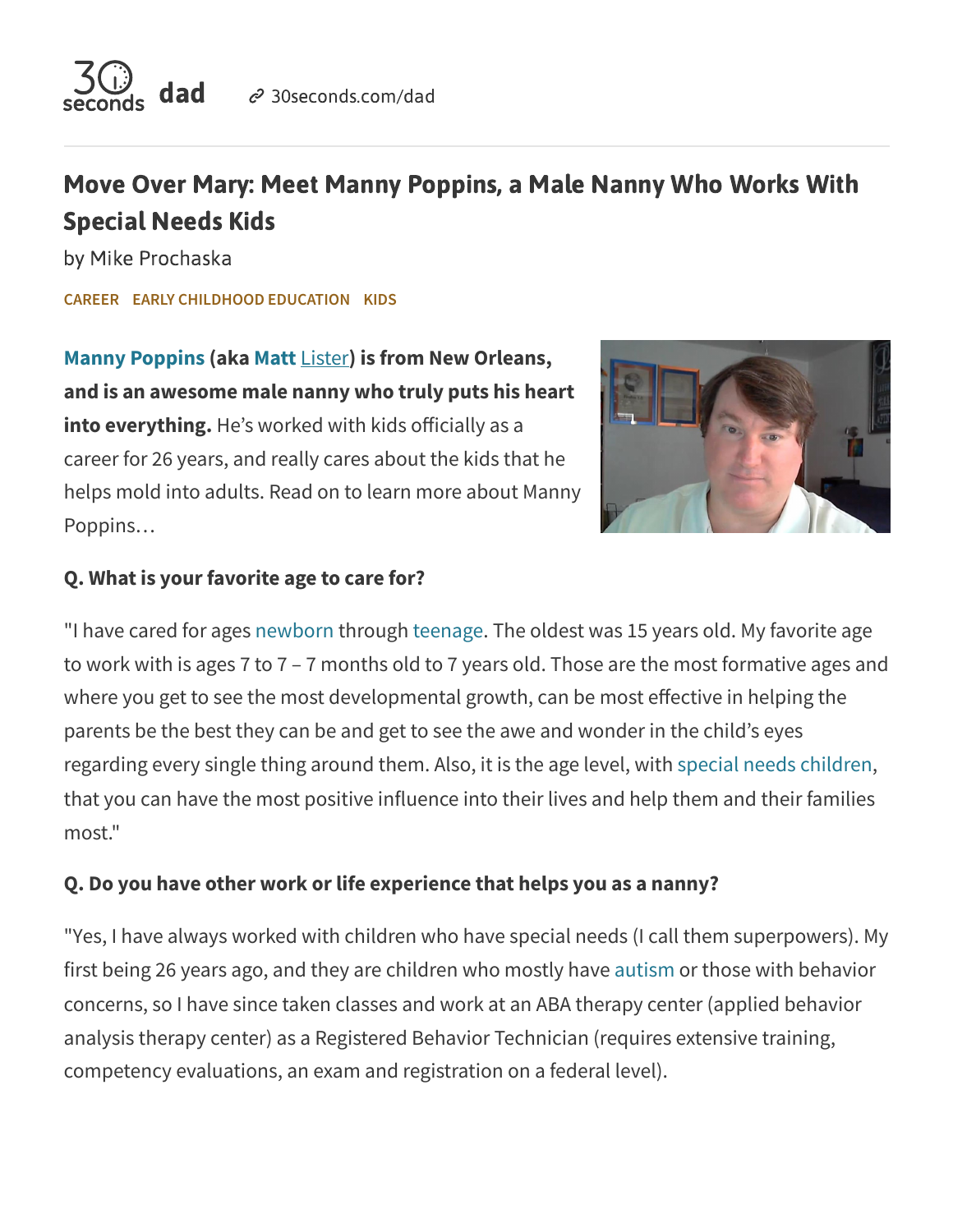"My education in children and families has always been vital (I took many years of psychology and sociology classes at the University of New Orleans) and this is just one more piece to ensure I can give quality nanny services to children on the spectrum or who have ODD, [ADHD](https://30seconds.com/search/ADHD), ADD or behavior concerns. Having the right training to provide the very best care for the children you work with is vital in our industry."

# **Q. Are you CPR trained?**

"I am [trained](https://30seconds.com/health/tip/17546/Infant-CPR-Video-Would-You-Know-What-to-Do-If-Your-Baby-Stopped-Breathing-Watch-This-ASAP) in CPR, first aid and the use of the AED (automated external defibrillator)."

# **Q. Tell us about your education.**

"Technically, I do not have a degree yet. I earned both a General Studies Bachelor Degree and Sociology Bachelor Degree but turned those down because I wanted it to be a Psychology degree, and then was unable to get my last semester for the Psychology degree due to a financial hold placed on my account due to student loans. So, once I pay that hold off, then I can return for my last 10 credits and get my psychology degree with the focus in child psychology. I have the education, just not the diploma."

### **Q. Are you willing to relocate?**

"I am certainly willing to relocate, and I do not care where. If a family can benefit from my services, I am willing to go anywhere to help them. I will not travel outside of the USA though at this time."

### **Q. How do you react to temper tantrums, especially in public?**

"It depends on the function of the behavior. I can see from what happens right before the tantrum what the cause is, and can determine then the purpose of the tantrum. This helps me determine what to do about it. Redirect? Ignore and just keep the child and others and environment safe? Help child process what is going on? Offer sensory items (such as sunglasses or noise-reducing headphones, etc.)? So, a tantrum is something that has a cause. Figure out the cause and you can figure out the best solution."

# **Q. How would you handle an emergency? Have you ever had to handle an emergency?**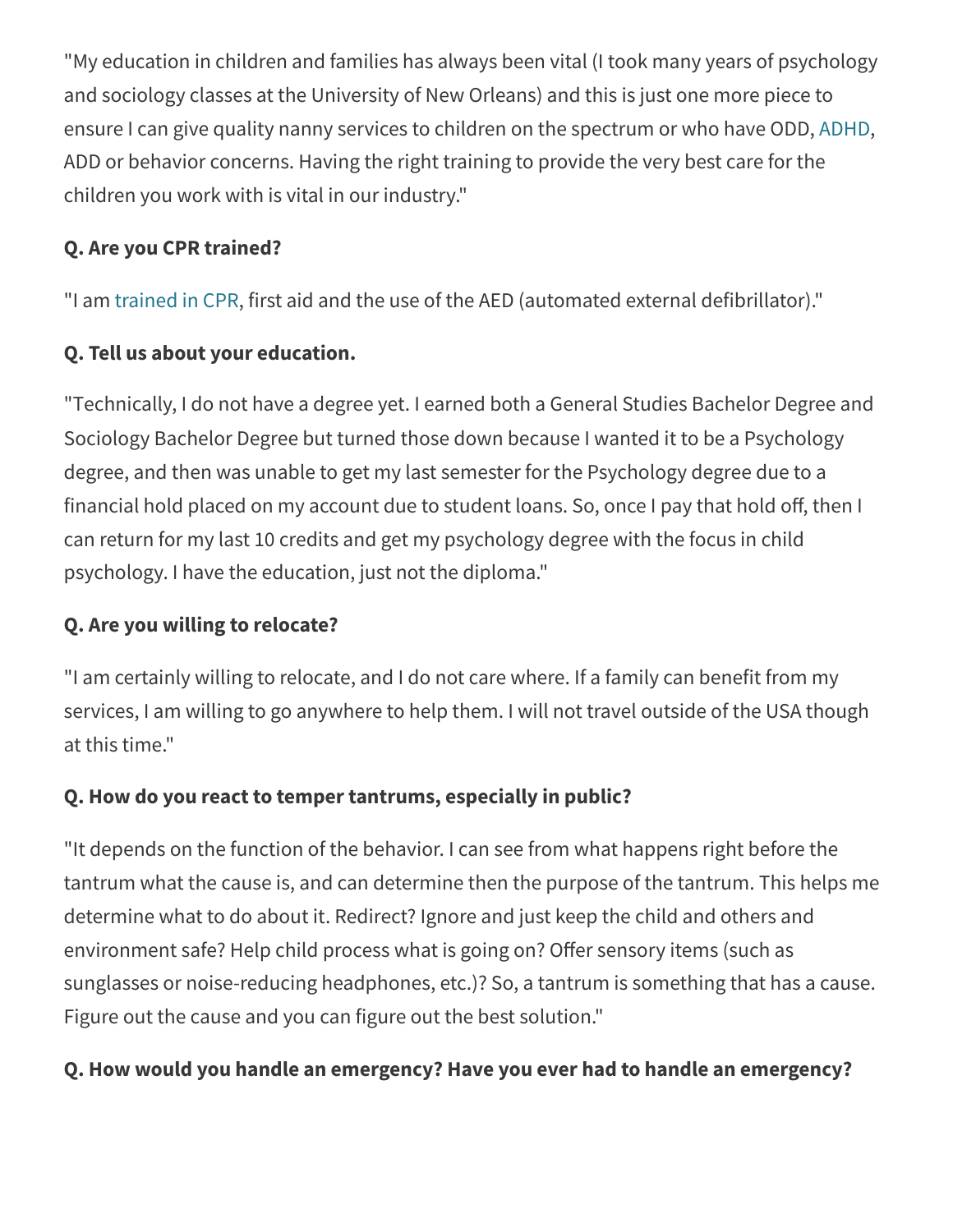"Remain calm, stay focused and do what is necessary to get things right. And, yes, I have. I can't give specifics (every emergency is different,) but the key is to know the child completely (medical history, allergies, favorite places, toys, sounds, etc. – all could be important information in an emergency) and to have the proper training to handle anything that may come along.

"In some situations, a few seconds could mean life or death, so you want to make sure to save the child even if it means having dispatch on 911 contact the parents for you while you attend to the child. That child has to be your priority, no matter what the emergency. So, know the child, the child's history and be properly trained to be able to stay calm and focused."

# **Q. What activities would you do with the children during the day? Describe a typical day.**

"Every child is different, especially when it involves children with autism or other 'superpowers,' so there is no typical day. Each and every activity and day is structured around the individual child and the family. So, there is nothing ever typical."

# **Q. What makes Manny Poppins different from any other nanny?**

"I am different from every other nanny because my focus is with children with unique situations, whether it be autism, ADHD, ADD, ODD, behavior issues or even it may just be situations in the home – divorcing families, addiction issues or parents who need that little extra help from someone who can teach them how to avoid chaos. Sometimes it is the parents who hire me, sometimes it is other family members who hire me to help the parents. I can adjust to any situation to best help the child and family to find peace and happiness."

### **Q. How are you, Manny Poppins, different from other nannies?**

"Manny Poppins is the person to contact when you really just don't know who else to turn to. My education in psychology and sociology, as well as my education in behavior, can go a long way in solving problems and turning things around. If that is not you, and you consider yourself boring compared to all that, then I, too, can help, by providing that male role model in your child's life.

"That is what makes Manny Poppins different from any other nanny. I can work with any family and that family will see results and will be satisfied."

### **Q. What is the best way for families to get into contact with you?**